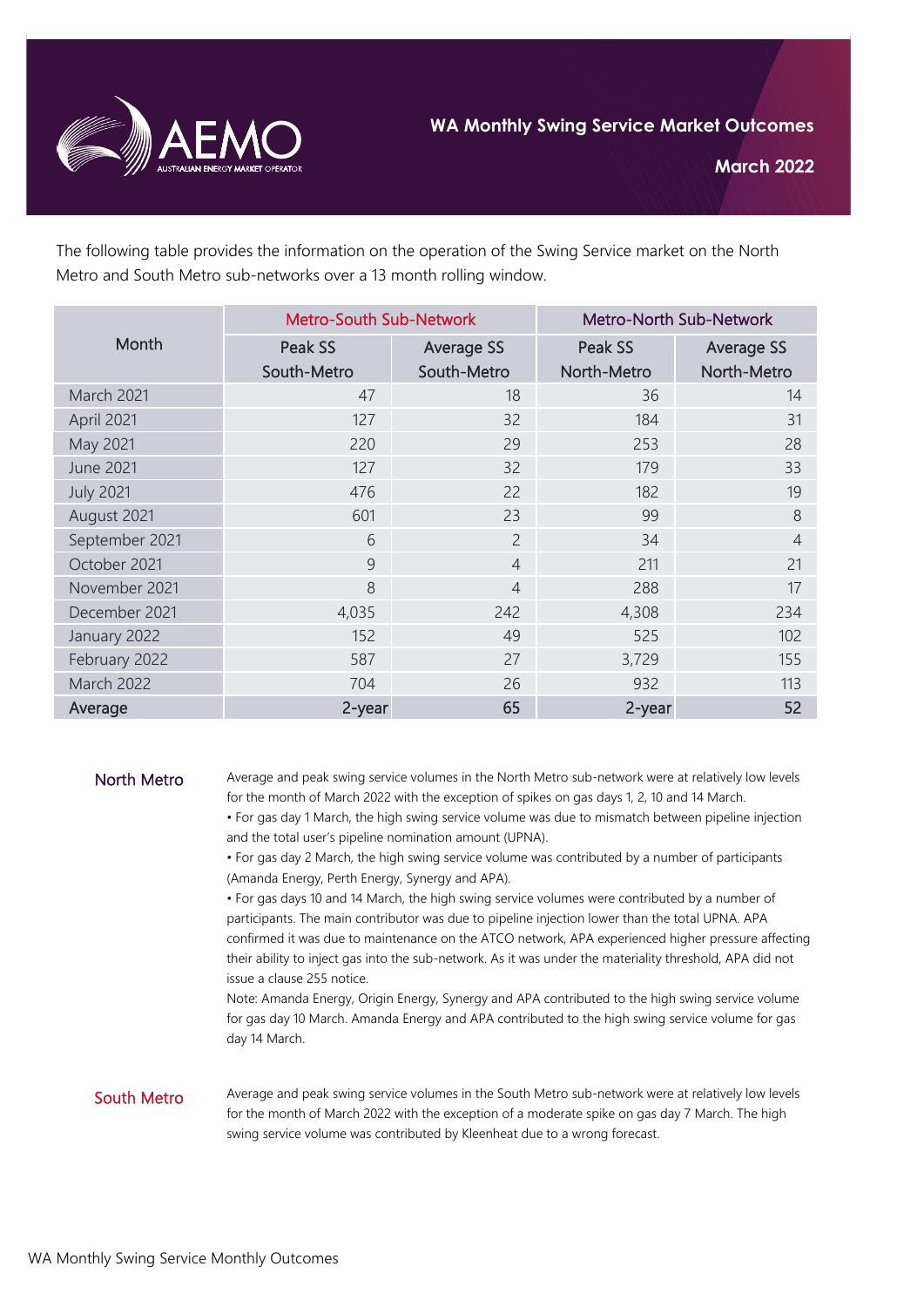

**March-2022**



13 Month Swing Service Results